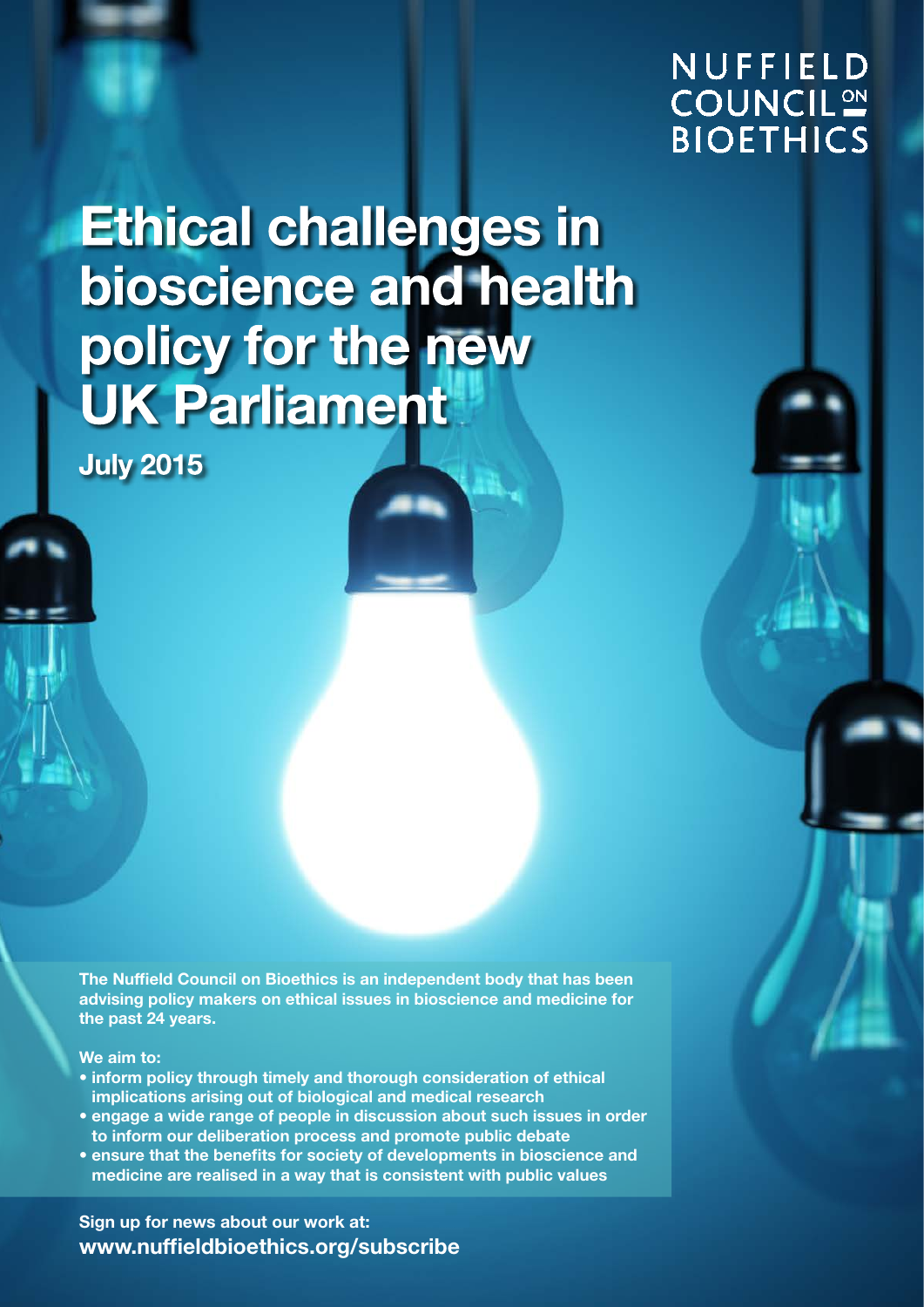We have identified five key ethical challenges in bioscience and health policy for the new UK Parliament and suggest how these challenges can be addressed

Find out more about our work on topics highlighted in bold at [www.nuffieldbioethics.org](http://www.nuffieldbioethics.org)

## Build and maintain public trust in science and medicine

Public trust in the people and institutions that drive, govern and critically examine developments in research and medicine can help the potential benefits of these developments to be realised. The Care.data initiative aimed to support research by uploading GPheld data to a central repository, but inadequacies in the way it took people's rights and expectations into account led to a damaging loss of public trust. Our work on **[biological and health data](www.nuffieldbioethics.org/biological-health-data)** suggests ways in which trust can be rebuilt.

Transparency, openness and honesty can help build trust. The promotion across the civil service of 'open policy making'– openness to new thinking and evidence from external experts and the wider public – is commendable as long as policy makers are genuinely open to what they hear.

#### MITOCHONDRIAL DNA **DONATION**

In February 2015, Parliament approved regulations to allow [mitochondrial](www.nuffieldbioethics.org/mitochondrial-dna-disorders)  [donation](www.nuffieldbioethics.org/mitochondrial-dna-disorders) – a new type of IVF that could prevent the transmission of mitochondrial disorders from mother to child. This was the result of an extended and transparent process that involved wide consultation



with experts, including the Nuffield Council on Bioethics, and the public.

Scientists also have a vital part to play. Journalists and politicians often want definitive answers, but scientists should feel able to be honest when talking about the uncertainties surrounding new developments. And they should not feel under pressure, from those who assess research for example, to over-promise the likely benefits of research or even manipulate their findings to get a better result. The [culture of research](www.nuffieldbioethics.org/research-culture) should support good research practice and the production of high quality science.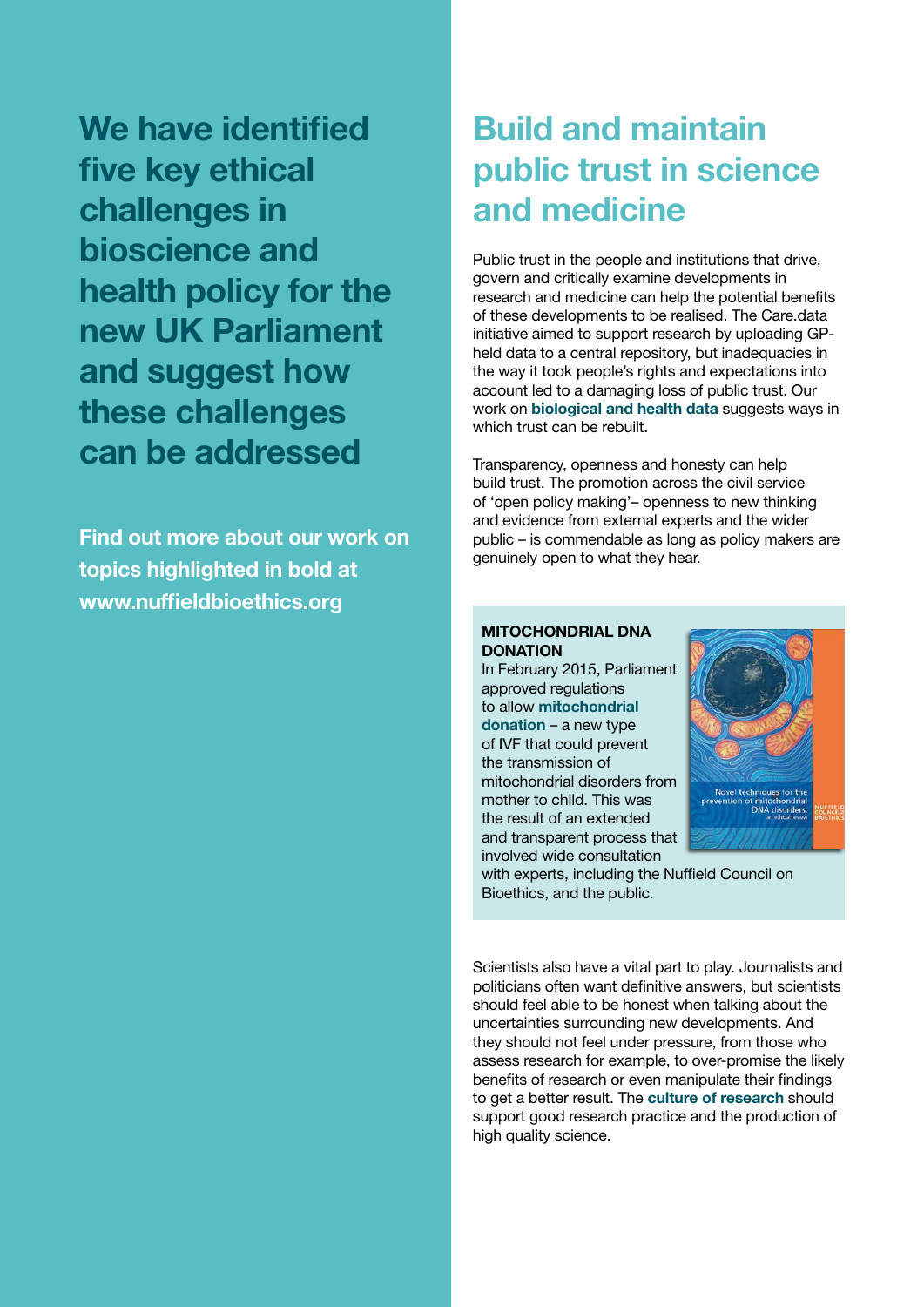# Embed public participation in policy and research

Taking account of the values and preferences of a wide range of people will help ensure that research, innovation and healthcare meet the needs of society and retain the confidence of the public.

The Government should invest in biotechnologies that increase our wellbeing and respond to societal challenges, not only those that are good for our economy. Public involvement is an important way of ensuring that social values help to shape and select [emerging biotechnologies](www.nuffieldbioethics.org/emerging-biotechnologies).



Open and frank public

deliberation can also help determine what is ethically acceptable when it comes to new technologies, such as cutting edge genome editing techniques (see Box). Understanding the language that people use when expressing their views on new technologies is crucial for constructive debate. For example, people use the words [natural and unnatural](www.nuffieldbioethics.org/naturalness) to express a variety different meanings.

#### GENOME EDITING

New [genome editing](www.nuffieldbioethics.org/news/2015/council-hosts-scoping-workshop-on-genome-editing/) techniques, such as the CRISPR-Cas9 system, may allow scientists to make precise, targeted changes to human genes that can be carried on to future generations – something that is currently illegal in the UK. The ethical issues raised will require careful consideration and wide discussion.

To ensure clinical research is ethically designed and carried out, it is important that research, particularly that which involves potentially vulnerable people such as those with [dementia](www.nuffieldbioethics.org/dementia) or [children](www.nuffieldbioethics.org/children-research), is carried out with people, not on them. Participants and others affected by research should be listened to and actively involved in shaping how research is carried out.

### Take an international lead in bioethics

Taking the lead in international debates about ethics goes hand in hand with international leadership in science. The Government should take an approach to research and medicine that is both ethically appropriate for the UK and sets a benchmark for those further afield. UK and European policies on renewable fuels, for example, should be guided by ethical



principles to ensure that [biofuel](www.nuffieldbioethics.org/biofuels) development does not damage human rights and the environment in other countries.

The UK both affects and is affected by developments in research and medicine that occur beyond its borders. National support for the development of vaccines and treatments for infectious diseases, for example, and the ability of countries to share information about the spread of disease in [solidarity](www.nuffieldbioethics.org/solidarity) with one another, are both crucial to reducing the risk of ill health at home and abroad.

Many of the areas that the Nuffield Council on Bioethics examines – such as [new health](http://nuffieldbioethics.org/project/personalised-healthcare-0/) [technologies](http://nuffieldbioethics.org/project/personalised-healthcare-0/), standards in animal [research](http://nuffieldbioethics.org/project/animal-research/) and regulations governing organ, [tissue](http://nuffieldbioethics.org/project/donation/) and [gamete](http://nuffieldbioethics.org/project/donor-conception/) [donation](http://nuffieldbioethics.org/project/donor-conception/) – raise ethical questions that are being asked by policy makers across the globe. The Nuffield Council has an important role as the UK partner in networks of national and international bioethics

advisory bodies. Our work is used around the world, acting as a benchmark for high quality bioethical analysis, and our international counterparts look to us and the UK for guidance. Our framework for carrying out [healthcare research in](www.nuffieldbioethics.org/research-developing-countries)  [developing countries](www.nuffieldbioethics.org/research-developing-countries), for example, is widely used and referred to.